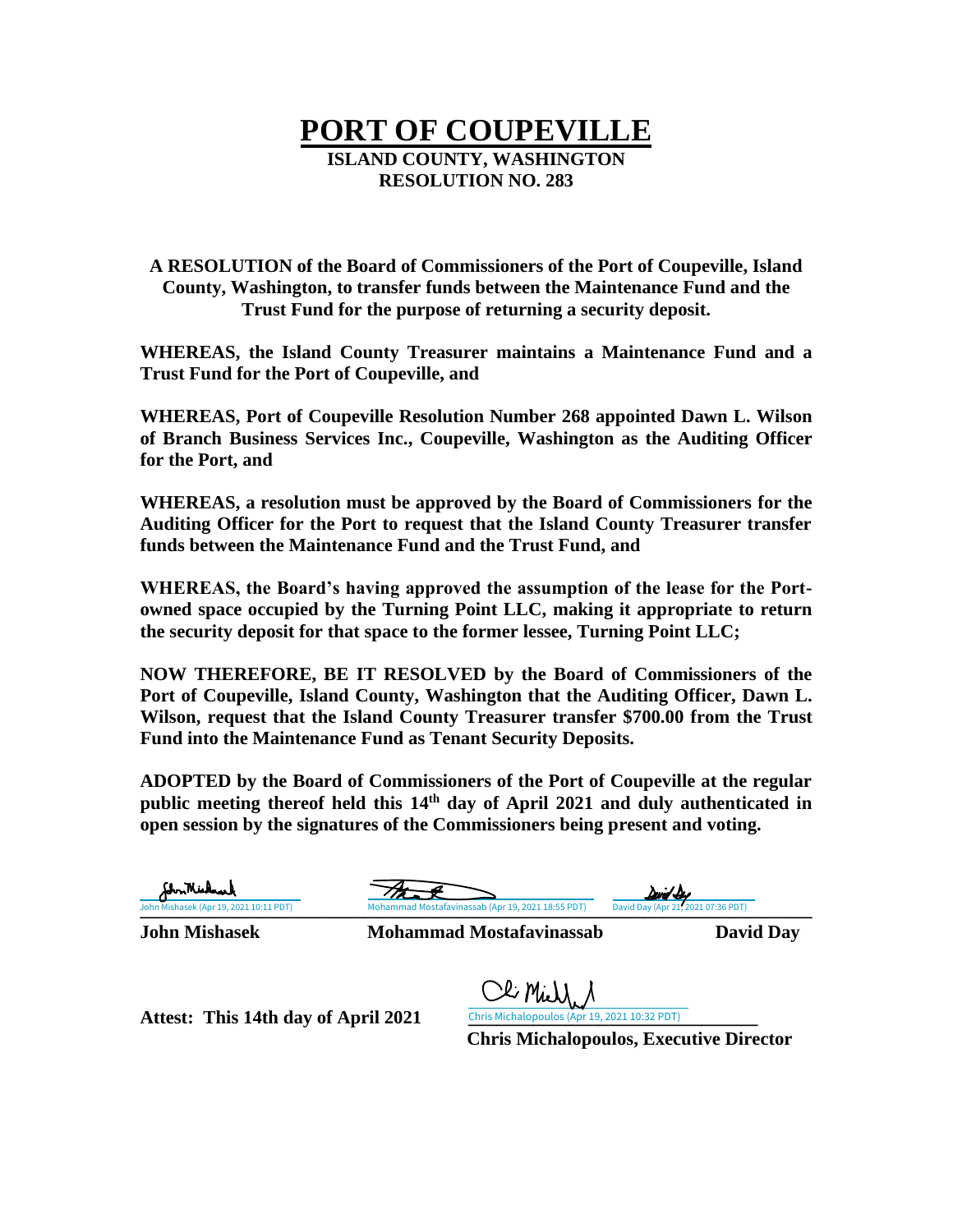## Resolution #283 - Transfer Security Funds **Turning Point LLC Debra McElroy**

Final Audit Report 2021-04-21

| Created:        | 2021-04-19                                        |
|-----------------|---------------------------------------------------|
| By:             | April Booth (adminassistant@portofcoupeville.org) |
| Status:         | Signed                                            |
| Transaction ID: | CBJCHBCAABAA3w9DL-gOb4jy7kCm4opC94zGGg7Hr0jl      |
|                 |                                                   |

## "Resolution #283 - Transfer Security Funds Turning Point LLC D ebra McElroy" History

- **D** Document created by April Booth (adminassistant@portofcoupeville.org) 2021-04-19 - 4:49:02 PM GMT- IP address: 66.235.71.5
- Document emailed to David Day (commissioner1@portofcoupeville.org) for signature 2021-04-19 - 4:51:16 PM GMT
- Document emailed to John Mishasek (commissioner2@portofcoupeville.org) for signature 2021-04-19 - 4:51:16 PM GMT
- Document emailed to Mohammad Mostafavinassab (commissioner3@portofcoupeville.org) for signature 2021-04-19 - 4:51:16 PM GMT
- Document emailed to Chris Michalopoulos (executivedirector@portofcoupeville.org) for signature 2021-04-19 - 4:51:17 PM GMT
- **Email viewed by John Mishasek (commissioner2@portofcoupeville.org)** 2021-04-19 - 5:10:50 PM GMT- IP address: 76.28.202.109
- $\mathcal{O}_0$  Document e-signed by John Mishasek (commissioner2@portofcoupeville.org) Signature Date: 2021-04-19 - 5:11:34 PM GMT - Time Source: server- IP address: 76.28.202.109
- Email viewed by Chris Michalopoulos (executivedirector@portofcoupeville.org) 2021-04-19 - 5:29:30 PM GMT- IP address: 66.165.3.141
- $\mathscr{O}_\bullet$  Document e-signed by Chris Michalopoulos (executivedirector@portofcoupeville.org) Signature Date: 2021-04-19 - 5:32:20 PM GMT - Time Source: server- IP address: 66.165.3.141
- Email viewed by Mohammad Mostafavinassab (commissioner3@portofcoupeville.org) 2021-04-20 - 1:55:04 AM GMT- IP address: 66.235.77.6

## **Adobe Sign**